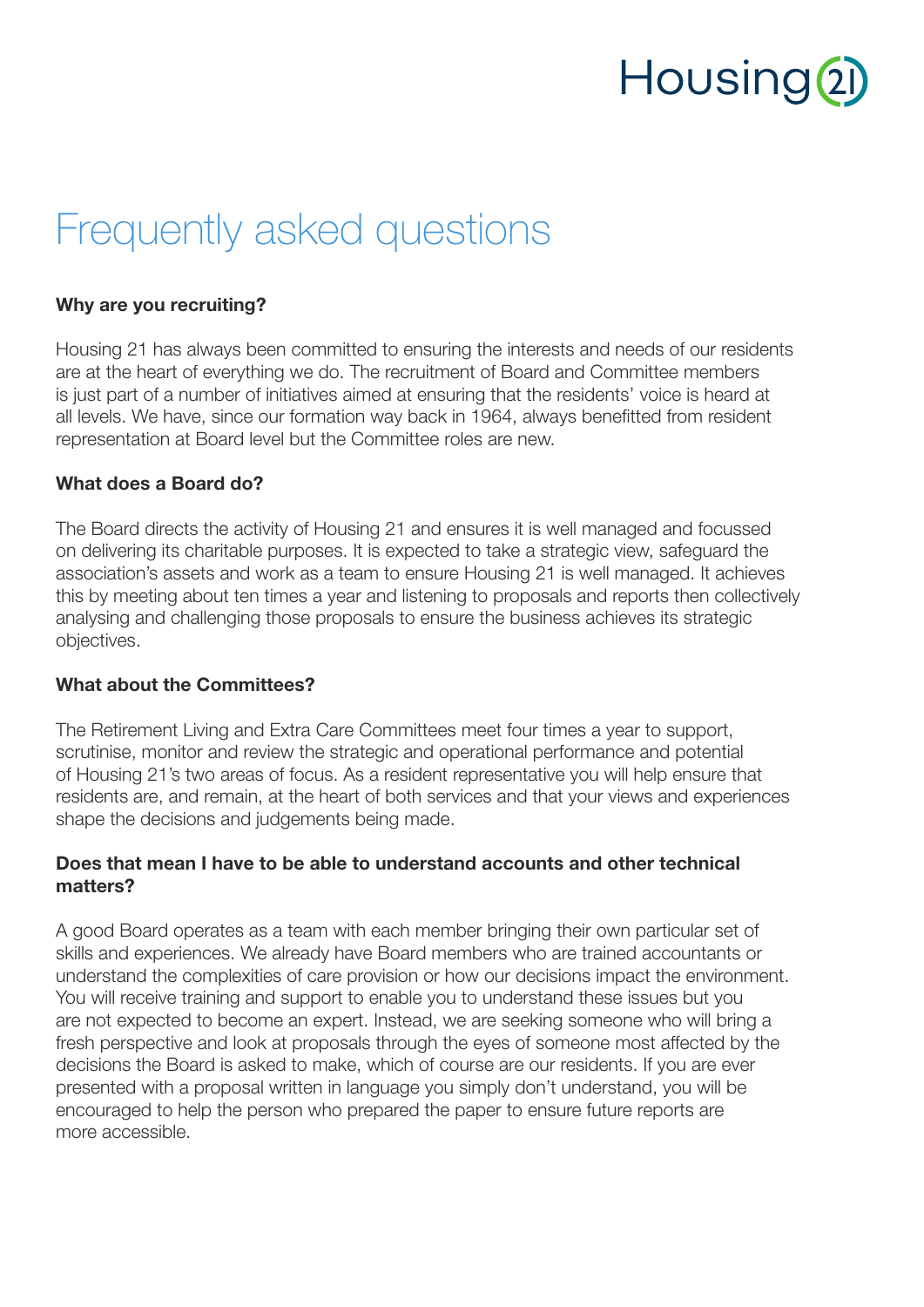#### What will my time commitment be?

Whilst there is a minimum suggested time commitment for each role calculated to allow attendance at meetings with some training and preparation (25 days for Board members, 10 for Committee roles) you will be encouraged and supported to become as involved as you would like in the running of Housing 21. Whether through attendance at other Committees or meeting people at other schemes there are many ways you will be able to develop your understanding and ensure you best represent the interests of your fellow residents.

#### What are the benefits of being a Board member?

You will be trained and supported to enable you to apply the skills you have and to learn new ones. You will be part of an enthusiastic team, passionate about what Housing 21 are working to achieve, and will quite rightly feel pride and satisfaction from helping provide quality homes to people who need them.

#### Do I need previous experience?

Certainly not as a Board or Committee member. Your experience as a resident is what we are looking for. All we hope for is a passion for what we are trying to achieve, a willingness to learn and confidence to contribute. You will receive a full induction and ongoing training which will equip you to better ensure your skills and experiences help shape decisions.

#### Will I receive training and support?

We are recruiting two new Board members and two Committee members with the intention that you will collectively support each other. Each person will be assigned an existing, experienced Board member to act as their mentor/buddy – they will ensure you are properly prepared, give personal insight into the role and always be there to answer any questions you have. You will have plenty of opportunity to meet with Housing 21 employees and residents who will give you all the time you need to better understand the role.

#### Do I need to travel to meetings?

Before the Covid pandemic, all Board meetings were in person, usually in Birmingham at our head office. For the last couple of years, the majority of meetings were held online, using Microsoft Teams. Now, as restrictions have relaxed, an increasing number of meetings are being held in person and not always in Birmingham, so some travel and the occasional overnight stay will inevitably be required if you are going to fully contribute to all meetings. Having said that we are committed to ensuring that nobody is denied access to these roles for any reason and if you think travel may be an issue, please make that clear within your application and we will work to find a way to accommodate your requirements. We will meet all necessary expenses associated with the role and will book hotels and train tickets for you so there is no need to pay then reclaim the cost.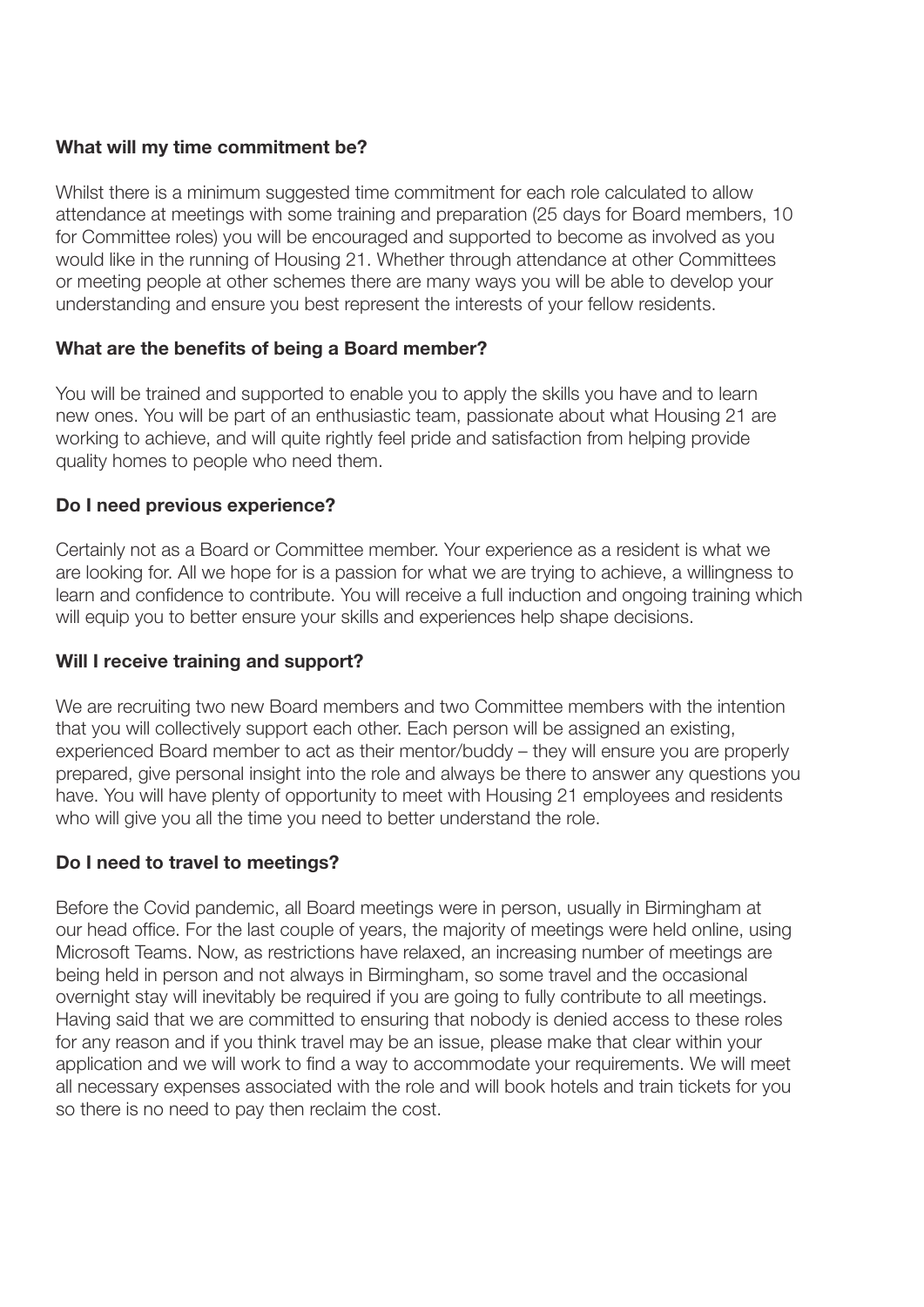#### Online meetings – does that mean I need a good computer?

It would certainly help, with frequent communication by email and Board papers accessible online (although paper copies can be made available). Don't worry though – we will ensure you are properly equipped and trained. If you need a laptop and printer it will be provided and someone from our IT team will make sure you know how to use it. We don't want technology to be a barrier, if you have any concerns at all, let's talk!

#### These are paid positions – will that affect my benefits?

Your entitlement may be affected if the benefits you claim are means tested (based on the amount of money you receive) we would advise you to contact your Court Manager and ask them to refer you to our Tenancy Guru service who will be able to offer some advice.

#### Are you only looking for tenants or can a shared ownership or leasehold owner apply?

The only requirement is that you are a current resident of Housing 21. We are recruiting two Board members, one living within an Extra Care scheme, the other from Retirement Living. Similarly, we hope to appoint two Committee members, one from an Extra Care scheme and one from Retirement Living. The basis of your occupancy is irrelevant.

#### I have a disability that makes it difficult to use computers – will this get in the way?

No! There are loads of changes that can be made to remove or reduce a disadvantage related to a disability. These are called 'reasonable adjustments' and can range from providing large print documents or coloured gels to assist with reading, right through to special voiceto-text software or audio files and everything in between. In fact, your perspective would be really helpful in making us a more inclusive organisation.

#### Will I fit in?

We would really love to hear from people that don't have the same experiences, characteristics or perspectives as our current Board and Committee members! Really strong Boards and Committees bring together a range of people of different backgrounds so that they can challenge biases or 'groupthink' and can ensure that nobody is disadvantaged as a result of any decision making. We would particularly like to hear from people with disabilities, people of Black, Asian or Minority Ethnic backgrounds and LGBTQ+ candidates.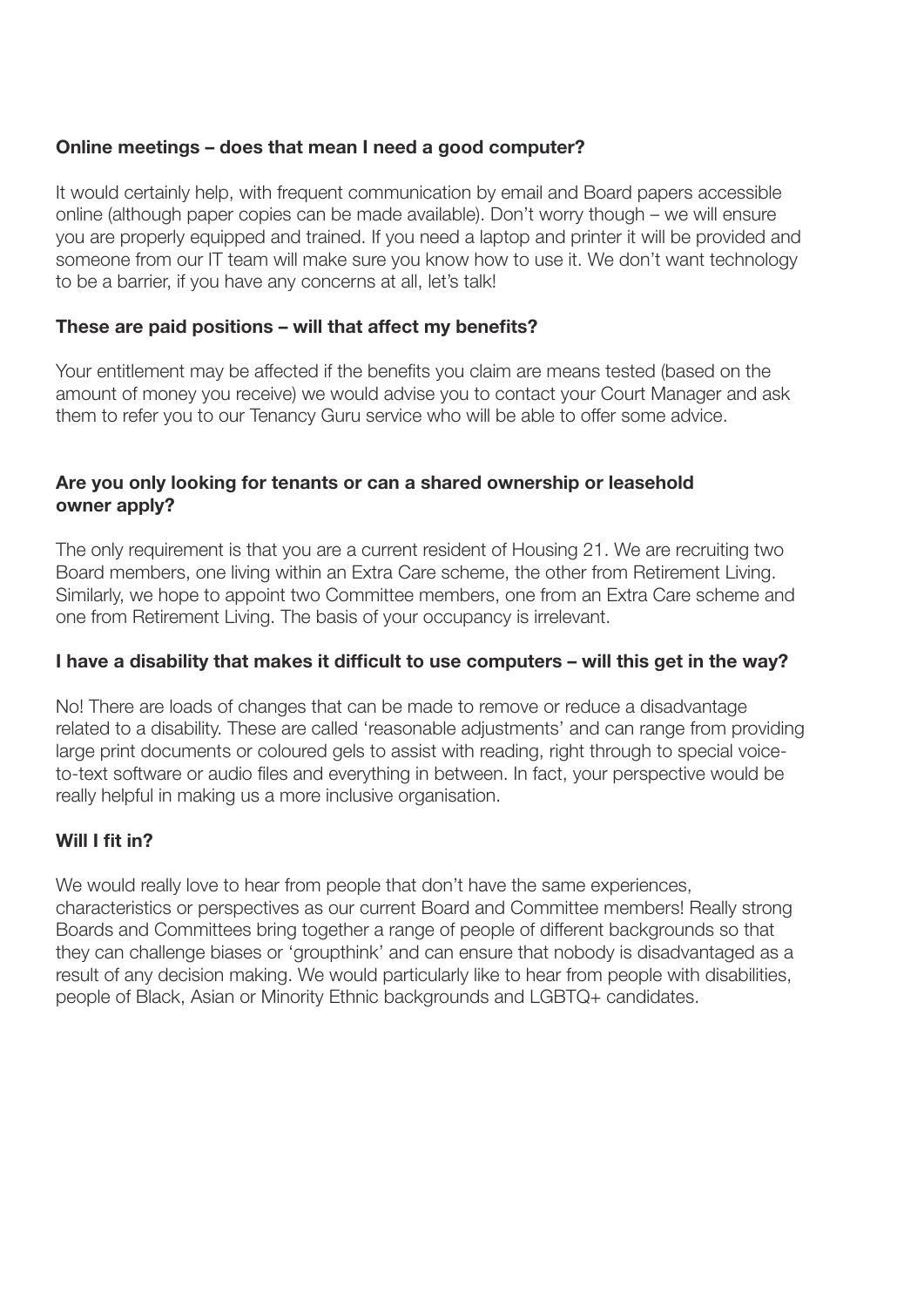# Housing<sup>2</sup>

### How do I apply?

#### Key dates

#### Closing date: 22 April 2022

**Interviews:** Week commencing 23 May 2022. These will be held in person at our Head Office in

Birmingham (address below) and we will reimburse any reasonable travelling expenses

#### Application process

To express an interest please send a covering letter, no more than two sides of A4, to Paul Hutton, Housing 21's Company Secretary. Ideally this will be sent by email to Paul.Hutton@housing21.org.uk but if you have any issues with using electronic communication we will do what we can to find another way of enabling you to make an application (e.g. recorded audio, voice to text software). If you would like to send something by post, Paul's contact details are:

Paul Hutton, Company Secretary Housing 21 Tricorn House Hagley Road, Birmingham B16 8TP

Paul.Hutton@housing21.org.uk

The National Careers Service gives some advice on writing a covering letter: nationalcareers.service.gov.uk/careers-advice/covering-letter

#### Within your letter you should:

- Introduce yourself
- Tell us:
	- Why you are interested in helping direct the vision of Housing 21?
	- What you think the position involves?
	- What do you think you would bring to the role?
	- Why you think it is important to have resident representation at Housing 21 and how would you ensure that you speak for other residents?
- Let us know how best to contact you

If you have any questions about the process or need support, please speak with your Scheme Manager.

We know how important diversity is to making a successful organisation tick and this is especially important for its Board and we are proud of the work we are doing to improve representation at all levels. We value equality and inclusivity and respect all the differences that make us who we are, including age, cultural background, ethnicity and race, disability and mental health, gender, gender identity and expression, sexual orientation, social background and lived experience. People who bring diversity and lived experience are particularly encouraged to apply.